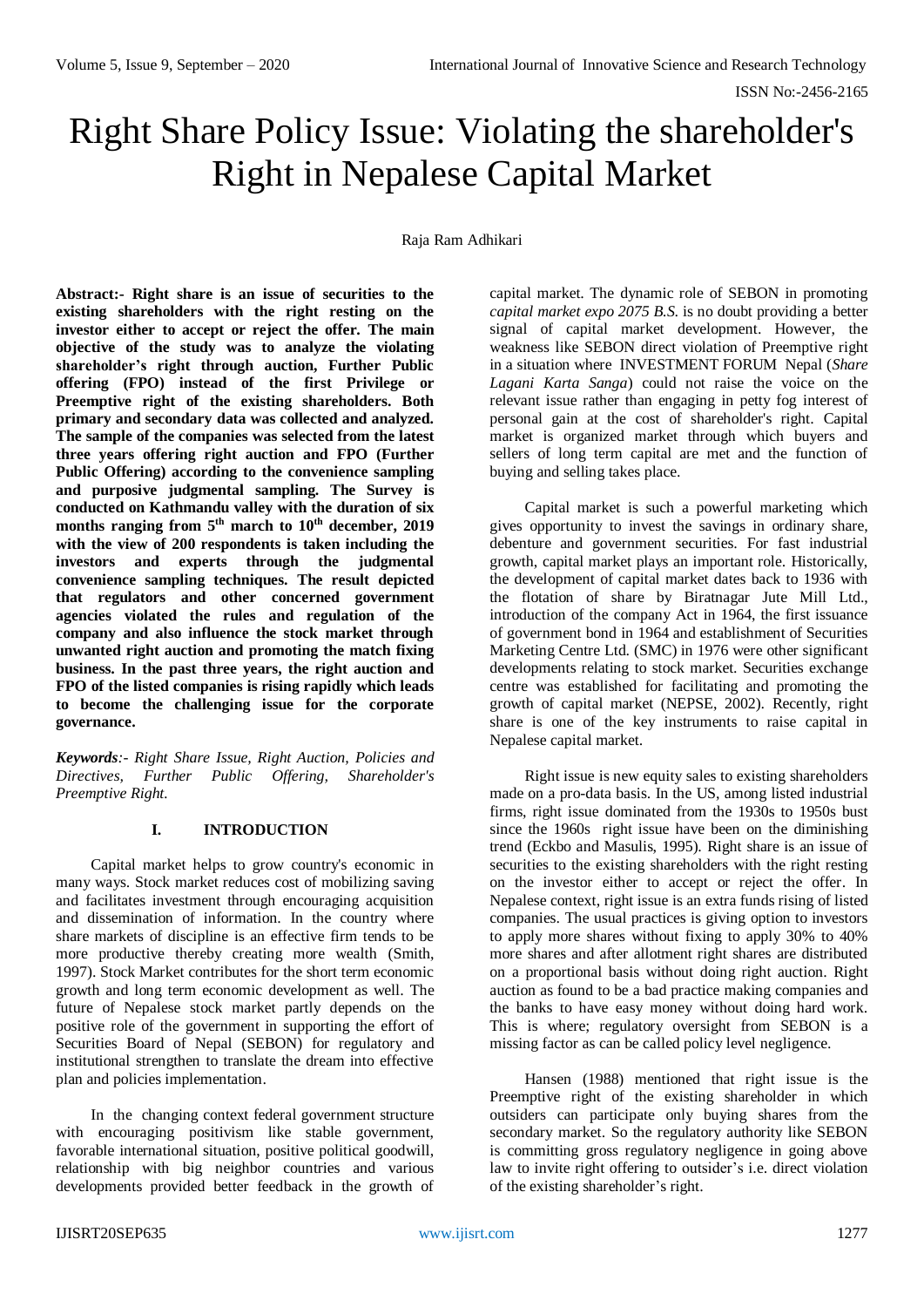#### ISSN No:-2456-2165

#### *Objective*

The main *objective* of the study is to know why the company calls the right auction, Further Public offering instead of the first Privilege or priority of the existing shareholders.

#### **II. LITERATURE REVIEW**

#### *Right Share Issue*

Right issue can be defined as the right of existing shareholders that entitles to buy new shares at a specific price in order to protect their interest. The rights issues are being offered at a substantial discount (relative to prevailing market prices).

## *Effects of Rights Issue on Shareholder's Wealth*

**Right offering** allows stockholders to maintain their proportionate ownership in the corporation and typically allow the corporation to raise new capital less expensively. Adaoglu (2006) right shares effect the increase in the number of share outstanding and decrease in share price. Thus, right issue involves selling of ordinary shares to the existing shareholders of the company.

## *Right Auction*

Auction is the process in which the stock exchange auctions the stock holding of an investor when he or she had sold the stock but cannot deliver the stock within a stipulated time. In Nepalese context, the right auction is increasing gradually due to the less duration of right offering date; lose regulation of regulators, communication gap with investors and companies.

| Laws                                                                                                                 | <b>Descriptions</b>                                                                                                                                                                                                                                                                                                                                                                                                                                                                                                                                                                                                                                                |
|----------------------------------------------------------------------------------------------------------------------|--------------------------------------------------------------------------------------------------------------------------------------------------------------------------------------------------------------------------------------------------------------------------------------------------------------------------------------------------------------------------------------------------------------------------------------------------------------------------------------------------------------------------------------------------------------------------------------------------------------------------------------------------------------------|
| Sec.81(1), Company Act,<br>1956                                                                                      | • Right shares are those shares which are issued after the original issue of shares but having an<br>inherent right of the existing shareholders to subscribe the shares in proportion to their share<br>holding. Such shares must be offered to the existing equity shareholders on pro-data basis.                                                                                                                                                                                                                                                                                                                                                               |
|                                                                                                                      | • The offer of this type of shares shall be made in the form of notice giving the particulars of<br>shares offered and within a time not less than 15 days from the date of offer for acceptance.<br>These shares can also be issued to the other existing members through renunciation when the<br>existing shareholders do not accept the offer before or within a period of 15 days or more.                                                                                                                                                                                                                                                                    |
| In the chapter IV $(2007)$                                                                                           | • Clearly spell out the right issue. Belonging to the existing outstanding shareholder, it is a sole<br>and hold privilege mandatory provision.                                                                                                                                                                                                                                                                                                                                                                                                                                                                                                                    |
| <b>Securities Regulation and</b><br><b>Issue Regulation Act 2008,</b><br>1(3) (Renunciation of the<br><b>Right</b> ) | • The transfer of right to the existing shareholders. Likewise, this act $9(1)$ defined right issue of<br>securities to increase capital should be first offered to the existing shareholders.<br>• This Act 1(e) memorandum of association and article of association.<br>• Regulators are proving to act as regulatory violation making willful negligence for the right<br>issue. Likewise, they also neglect the corporate managerial policy oversight.<br>• FPO is also the way of violating existing right of shareholder. This sort of corporate practice is<br>the direct violation of investor's right by providing misleading or fraudulent information. |
|                                                                                                                      | <b>Right Share Selling</b>                                                                                                                                                                                                                                                                                                                                                                                                                                                                                                                                                                                                                                         |
| As per the NRB Unified<br>Directive 2067 B.S. (2010)                                                                 | a. If the right share is not subscribed or not permitted for transfer by the concerned shareholder,<br>then the licensed bank has right to cancel such share, except in case of section (c), as per the<br>Banking and Financial Institutions Act 2063.                                                                                                                                                                                                                                                                                                                                                                                                            |
|                                                                                                                      | b. If the bank has to cancel the right offering of any shareholder, then the amount of right share<br>could be adjusted to the maximum by bank in next fiscal year.                                                                                                                                                                                                                                                                                                                                                                                                                                                                                                |
|                                                                                                                      | c. If after the cancellation of the right offering, the share ownership structure is going to be<br>adversely influenced, then the bank should sell the share by Public Auction Basis and the value<br>of share should be specified Rs. 100.                                                                                                                                                                                                                                                                                                                                                                                                                       |
|                                                                                                                      | d. The right share of promoter that could not be subscribed should be sold among the existing<br>promoters. If the bank is going to new person to sell the promoter's right share, then the bank<br>should inform NRB.                                                                                                                                                                                                                                                                                                                                                                                                                                             |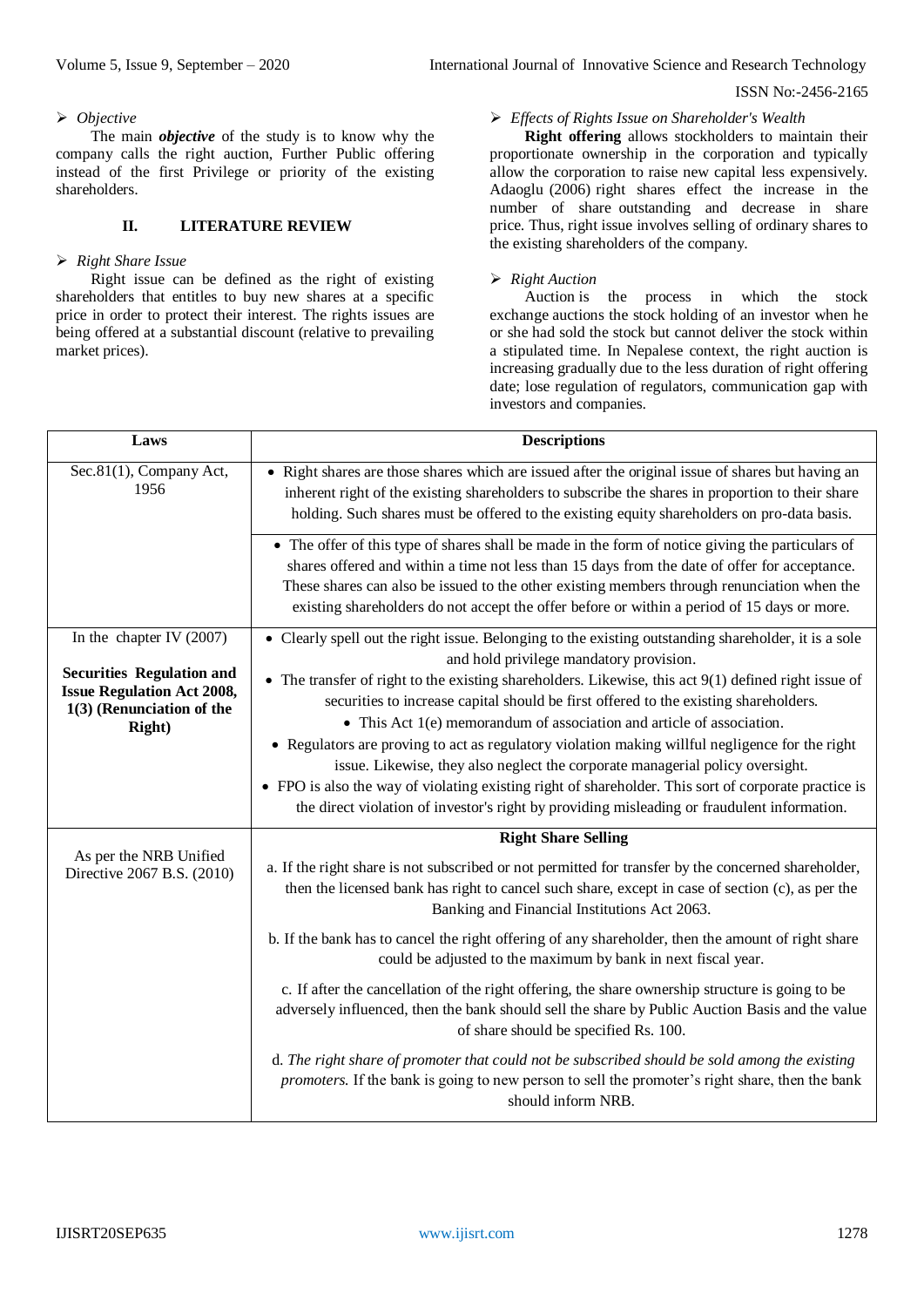| $10th$ five year Plan (2002-<br>2007)    | • Diversifying securities market instrument attracting institutional investors, protecting<br>investor's interest, expanding the securities market service nationwide and improving the<br>compliance and integrity of the market.<br>• The strategy of modernizing the stock exchange and the regulating the securities system more<br>effective. This policy also demonstrates to develop effective and investor friendly role of<br>securities market regulators.                                                                                        |
|------------------------------------------|-------------------------------------------------------------------------------------------------------------------------------------------------------------------------------------------------------------------------------------------------------------------------------------------------------------------------------------------------------------------------------------------------------------------------------------------------------------------------------------------------------------------------------------------------------------|
| <b>Right Act 2074 B.S.</b>               | <b>Right share:</b>                                                                                                                                                                                                                                                                                                                                                                                                                                                                                                                                         |
|                                          | • Before issue of right share, BOD make the decision and approval law 43 with a required fee.<br>Likewise, Sec 3(2) also defined the required documents. Similarly, Sec 4(3) also clarified that<br>the length of right share should be at least 35 days.<br>• Likewise, company must distribute the right share within 10 days after the share application<br>closing date and also refund the unalloted amount. This law also guaranteed the Preemptive<br>right of the existing shareholder and also sells or transfers their Preemptive right.          |
| <b>SEBON Directive (August,</b><br>2016) | • The value of shares to be issued through FPO must be determined based on capitalized<br>earning, net worth per share, average closing price of 180 days and discounted cash flow.<br><b>SEBON</b> securities registration and issue regulation says listed companies, generated net<br>profit in the last two to five years and whose net worth per share is higher than paid up value<br>per share can launch FPO. However, regulation says that a listed company needs to justify the<br>reason for adding premium to shares being floated through FPO. |

Table 1: Regulatory features in Right issue under different laws and precedents in Nepal *Source: Right Issue in different Laws and Directives as updated up to 2017*

*Empirical Review in Right Issue*

| Lambrechts<br>Mostert<br>and<br>(2000)          | Rights issues give the existing shareholders the option of purchasing additional shares, normally<br>issued at a discount <i>i.e.</i> par value below the market value to encourage participation.                                                                                        |
|-------------------------------------------------|-------------------------------------------------------------------------------------------------------------------------------------------------------------------------------------------------------------------------------------------------------------------------------------------|
| Gowthorpe (2005)                                | Rights issue targets existing shareholders and are allocated based on the number of shares they<br>hold.                                                                                                                                                                                  |
| Rana (2007)                                     | The value of right differs from company to company and announcement of equity rights issue<br>positively effect on share prices. Likewise, company issues rights share for increasing equity<br>capital (as required by NRB) and to invest it in company's diversification and expansion. |
| Pathak and Giri (2008)                          | The preemptive right or rights as the privilege offered to existing stockholders for buying specified<br>number of additional shares of the company's stock generally offered at a subscription price<br>somewhat lower than the market price of share.                                   |
| Khatiwada (2010)                                | Theoretically share price would increase after the right announcement and decrease after the<br>allotment of share. But, the share prices of major companies don't follow the theory.                                                                                                     |
| Hillier, Ross, Westerfield &<br>Jordan $(2013)$ | In rights offerings, companies grant shareholders a chance to buy new shares at a discount to the<br>current trading price.                                                                                                                                                               |
| Gaurav, Jeteley & Shamim<br>(2015)              | A rights issue is an invitation to existing shareholders to purchase additional new shares; a chance<br>to increase their exposure to the stock at a discount price.                                                                                                                      |
| Adhikari (2020)                                 | FPO (Further Public Offering) and unwanted right auction are fraudulent way against right<br>offering/issue and challenging for corporate governance in Nepalese capital market.                                                                                                          |

Table 2:- *Source: As cited various authors and journals*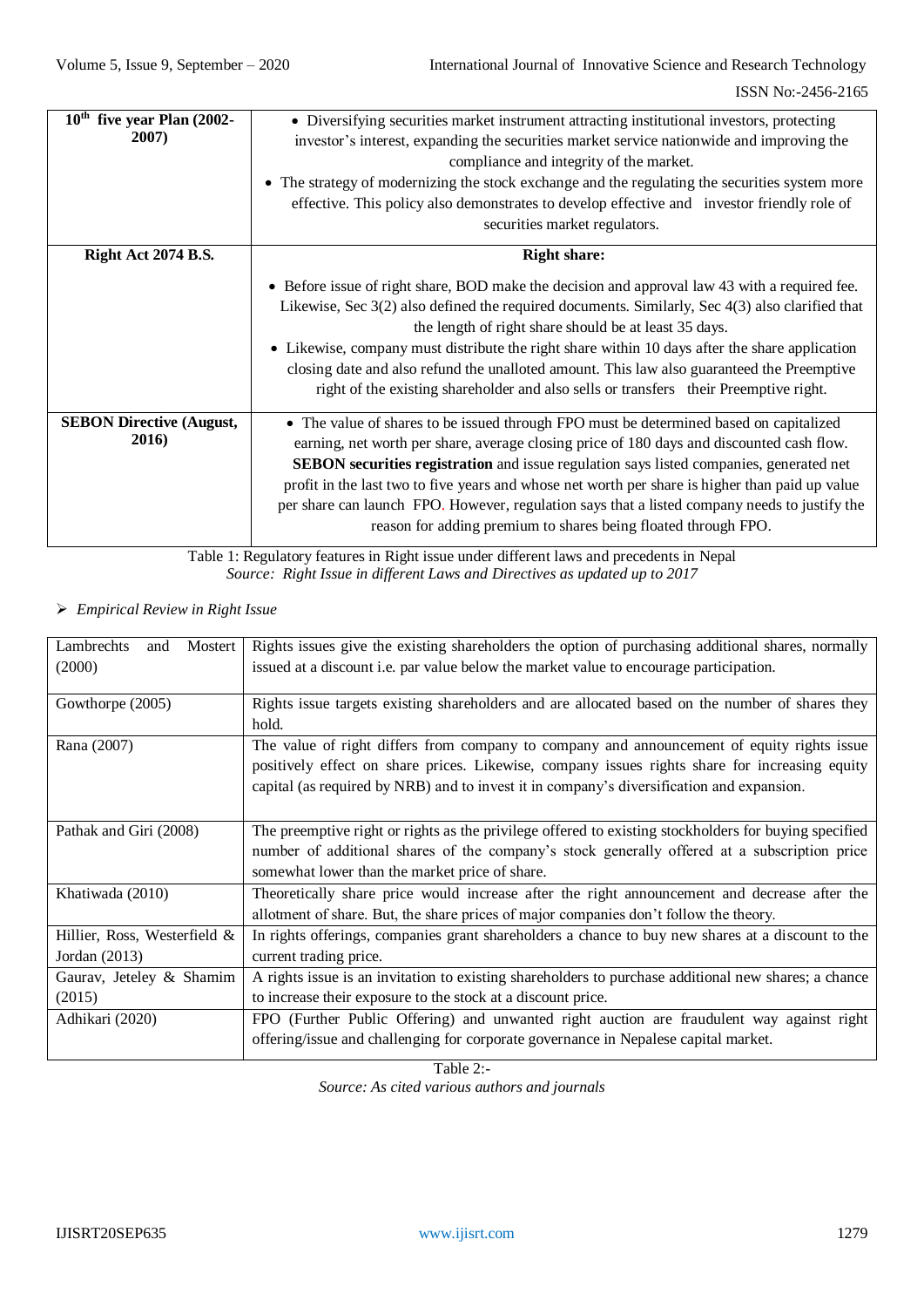# *Conceptual Framework*



*Source: Designed by Researcher 2019*

## **III. RESEARCH METHODOLOGY**

This research is designed in descriptive and exploratory manner. Both secondary and primary is used. The secondary sources of data includes the records available with the annual reports of SEBON, respective companies, directories of the stock exchange, NRB reports, issue managers websites and reports, NEPSE trading reports, Scholar research journals and books. The right auction shares were collected from the published national daily newspapers such as Kantipur, Gorkhapatra, Arthik Avians and The Kathmandu Post as well as trading report of NEPSE. The sample of the companies is selected from the latest three years offering right auction and FPO (Further Public Offering) according to the convenience sampling and purposive judgmental sampling. The Survey was conducted on Kathmandu valley with the duration of six months ranging from 5<sup>th</sup> march to 10<sup>th</sup> December, 2019. The view of 200 respondents is taken including the investors and experts through the judgmental convenience sampling with questionnaire. The banks, development banks, hydropower and insurance companies are included while taking the secondary data of latest years and current scenario. The collected data is administered through the SPSS version 18.0. Both quantitative and qualitative approach has been used while analyzing the data.

## **IV. RESULT AND DISCUSSION**

## *A. Primary Survey Analysis:*

The questionnaire is drawn while gathering from respondent's view in regards to right issue. Likewise, informal interview is also taken while collecting the information. The result has been shown in the following manner.

| <b>Descriptions</b>                                  | <b>Strongly</b> | <b>Disagree</b> | <b>Fairly agree</b> | Agree       | <b>Strongly</b> | <b>Total</b> |
|------------------------------------------------------|-----------------|-----------------|---------------------|-------------|-----------------|--------------|
|                                                      | disagree        |                 |                     |             | agree           |              |
| i. Sufficient information access of the right        | 76 (38%)        | 46 (23%)        | $22(11\%)$          | 50 (25%)    | 6(3%)           | 200          |
| share issue                                          |                 |                 |                     |             |                 | $(100\%)$    |
| ii. Entertain Filling right share issue form         | $2(1\%)$        | 28(14%)         | $20(10\%)$          | 110(55%)    | 40(20%)         | 200          |
|                                                      |                 |                 |                     |             |                 | $(100\%)$    |
| <b>iii.</b> Regulator violated right of the existing | 6(3%)           | 30(15%)         | $20(10\%)$          | $120(60\%)$ | 24 (12%)        | 200          |
| shareholder                                          |                 |                 |                     |             |                 | $(100\%)$    |
| iv. Develop guideline that existing                  | $10(5\%)$       | 50 (25%)        | $20(10\%)$          | 90(45%)     | 30(15%)         | 200          |
| shareholder informed to apply 15% to                 |                 |                 |                     |             |                 | $(100\%)$    |
| 25% more share in the right prospectus               |                 |                 |                     |             |                 |              |
|                                                      |                 |                 |                     |             |                 |              |
|                                                      |                 |                 |                     |             |                 |              |

Table 3:- Respondent's view on right issue

*Source: Field Survey 2019*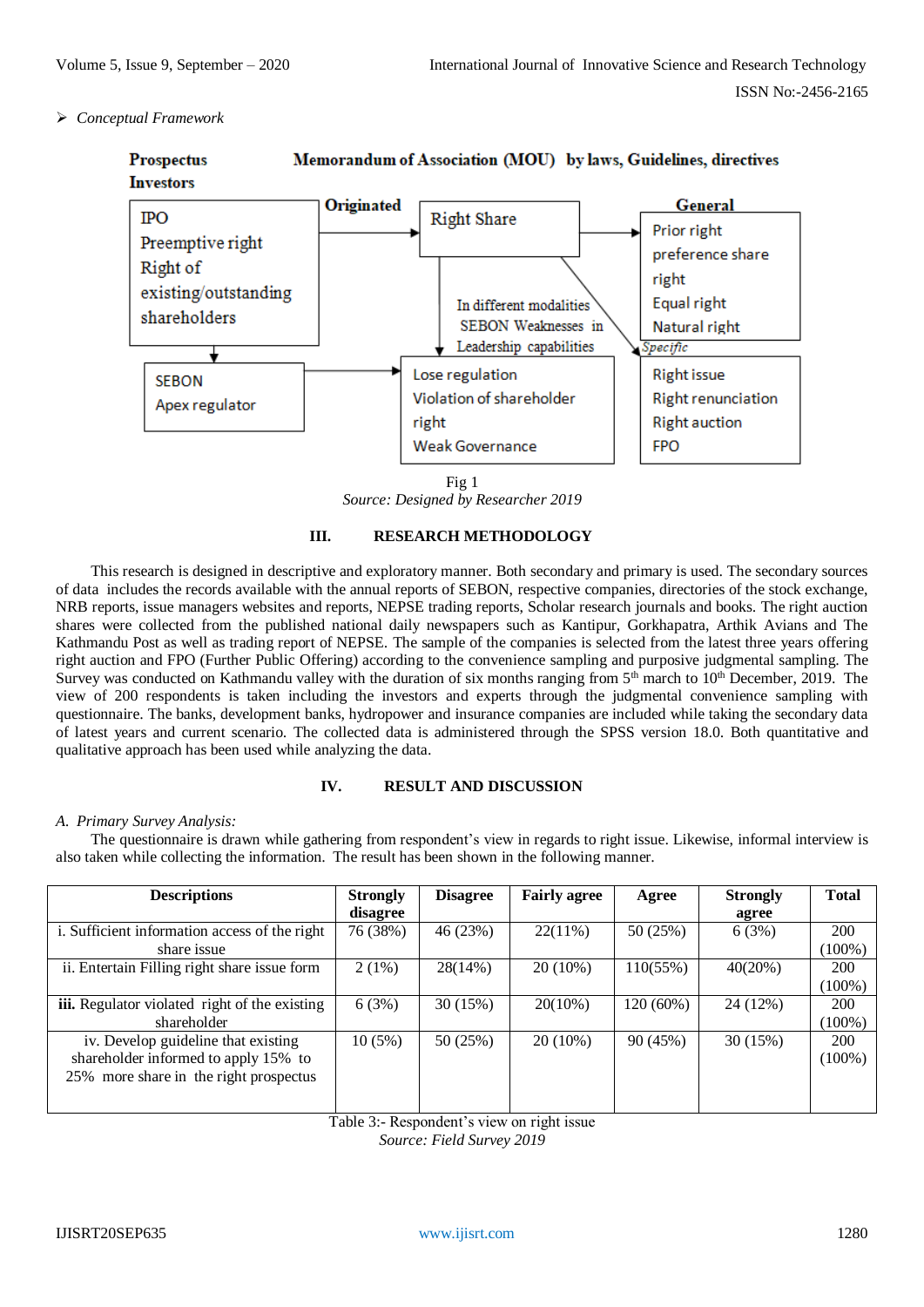#### ISSN No:-2456-2165

Under information access, majority respondents respond have not got the sufficient information of right share issue. The reason behind not to give the information about the right issue is that the company is benefited by selling their right shares and also distribute their benefit by sharing with the merchant bankers. By testing chi-square test, the company is not give the information of right share issue since p value is  $0.00 < 0.05$  at 5% level of significance. Similarly**,** 55% respondents agree that investors are needy to entertain of filling right issue form more than one month in order to exercise their right. Most of them also coded that to manage the fund for applying the right share they need to certain months. Likewise, 60% of them agree and 12% strongly agree that the regulator violated the right of the existing shareholders. **The main reason to negligence the right of shareholders in current practices is right auction, FPO and both.** Among them**,** FPO is the main reason for negligence of the Shareholder's right in current practices (50%). Likewise, the right auction and both of them are the main reason for negligence shareholder's right is 20% and 30% respectively. The regulator and company match fixing the shares; violating the preemptive right of existing shareholders. Moreover, mostly banking and financial institutions directly announces the FPO rather to give the Preemptive right of existing shareholders i.e. dramatically increasing. Similarly, almost agree that the company may develop the guideline for existing shareholder informed to apply 15% to 25% more share in the right prospectus than their right. By testing chi-square test, all these variables (issues) are significant since p value is  $0.00 <$ 0.05 at 5% level of significance.

# *B. Informal Interview*

Among the selected 50% of total respondents (100) who are curious to respond and know further in regards to

Preemptive right of the existing shareholders through judgmental sampling. Instead of right issue, both right auction and FPO is growing. In the absence of bylaws under right issue and FPO how professional regulator like SEBON can undermine the right of the existing shareholders. Considering the global practice and in accordance with internationally tested practices there should be clear line of demarcation between regulations and the operations. Sharp respondents (80%) depicted that at present, SEBON is crossing its regulatory boundary in doing match fixing price instead of allowing merchant bankers to quote right offering price either in right auction or FPO. Thus, SEBON should monitor the price quotation of merchant bankers to protect investors from excessive right offering not more than three times limits of net worth per share. There is institutionally managed exploitation of the existing shareholders due to the lose regulation. 85% respond FPO is fraudulent way against right offering. Precedent is above the directive generally practice of law. Monetary and evaluation of delisted companies has not performed by SEBON like manufacturing sectors (Chaudhary group, wai-wai noodles). 70% depicted that company may develop the guideline that existing shareholders are informed to apply 15% to 25% more share than their specified application right shares. Majority of them also respond that Investors Forum and Institutions are closing their eyes without any venture and courage to raise voice in focusing the attention of regulators and the government in allowing the violation of existing shareholder's right.

# *C. Secondary data analysis*

The violation of right share issue with FPO and right auction of last three years is growing gradually and depicted as under.

| <b>Name</b>                   | <b>FPO</b> Amount (Rs)<br><b>Million</b> ) (a) $*(b)$ | <b>FPO</b> Share<br>$(units)$ $(a)$                    | <b>Premium</b> | <b>Total rate</b><br>( <b>b</b> ) | <b>Issue Date (B.S.)</b> |
|-------------------------------|-------------------------------------------------------|--------------------------------------------------------|----------------|-----------------------------------|--------------------------|
| Premier Insurance co. Nepal   | 5266.99                                               | 6,59,565                                               | 699            | 799                               | 2074/9/16                |
| Nepal SBI Bank                | 65.8                                                  | $67767$ units                                          | 871            | 971                               | 2073/10/9                |
| Nepal Investment bank Ltd.    | 5450.7                                                | 9069388 units                                          | 501            | 601                               | 2072/11/11/-11/14        |
| Standard chartered bank Nepal | 3299.82                                               | 25.58 lakh units                                       | 1190           | 1290                              | 2073/1/12                |
| Nepal Life Insurance Co. Ltd. | 4411.8                                                | 30.96 Lakh                                             | 1325           | 1425                              | 2073/09/27-10/02         |
| Butwal Power Co. Ltd.         | 2044.58                                               | 4081000                                                | 401            | 501                               | 2074/10/15-10/19         |
| Shikhar Insurance Co. Ltd.    | 33.21<br>---                                          | 510988<br>$\blacksquare$<br>$\alpha$ $\cdots$ $\alpha$ | 550            | 650                               | 2072/08/17-08/21         |

Table 4:- FPO of Listed companies

*Source: Issue Manager, NMB, Global IME, ACE, NCM, and Capital market*

The table 4. depicts the FPO of listed companies i.e. banks and insurance. The FPO of Nepal investment bank Ltd. is 90,69,388 units and Standard chartered bank Nepal Ltd. is 25.58 lakh units. Likewise, FPO of Nepal Life insurance is 30.96 Lakh units whereas Butwal power co. Ltd. is 40.81 lakhs units. Moreover, FPO of Shikhar insurance co. Ltd. and Nepal SBI bank is 510,988 units and 67767 units. The FPO of Nepal life insurance co. Ltd. is the highest of Rs.1425 with the premium of Rs.1325 whereas Nepal investment bank Ltd. is Rs. 601 with premium. Likewise, FPO of Butwal Power co. Ltd. is Rs. 501 with premium of Rs. 401.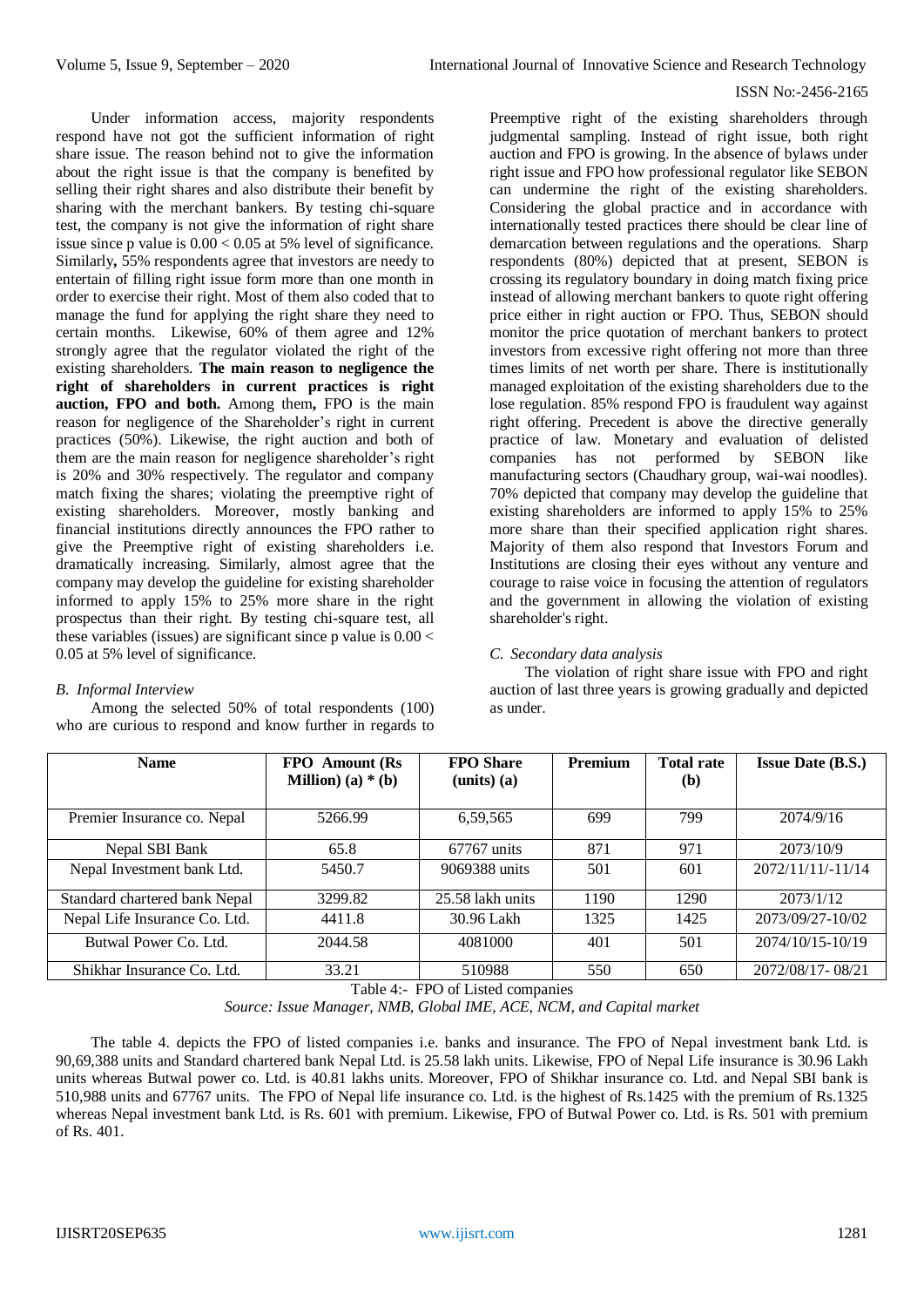ISSN No:-2456-2165

| <b>Name</b>                           | <b>Right Auction (kitta)</b> | <b>Auction date</b>   | <b>Issue manager</b> |
|---------------------------------------|------------------------------|-----------------------|----------------------|
| Nepal grammen bikash bank ltd.        | 87564                        | 2074/5/14 - 5/25      | <b>NMB</b> Capital   |
| NB micro-finance bittiya sanstha      | Pro: 15800, eq:14974         |                       | NMB capital          |
|                                       | $= 30774$                    |                       |                      |
| Swarojgar Laghubitta Bikash bank.     | Pro: 1584.74, eq: 1396.86    | 074/03/01 - 074/04/04 | NMB capital          |
|                                       | $= 2981.6$                   |                       |                      |
| Namaste Bittiya sanstha Ltd           | 7951                         | 073/09/08-073/12/27   | <b>NMB</b> Capital   |
| Saptokoshi development bank Ltd.      | 8,16,677                     | 074/07/22-074/07/29   | NMB capital          |
| ICFC Finance Ltd.                     | 60,903                       | 2074/10/15-25         | Global IME Capital   |
| Central Finance Ltd.                  | 1085000                      | 2075/01/20-27         | NIBL, ACE capital    |
| Neko Insurrance                       | 99949                        | 2075/01/11-26         | NMB capital          |
| Kabeli Bikash bank Ltd.               | 45391                        | 2074/12/27-75/01/04   | Global IME capital   |
| Pokhara Finance Ltd.                  | 180000                       | 1/6/2075              | NIBL, ACE capital    |
| Shree investment and finance co. Ltd. | 277000                       | 2074/12/28-75/01/05   | Siddhartha Capital   |
| Reliance Finance Ltd.                 | 535000                       | 074/12/24-075/01/03   | Sunrise capital      |
| Sangrila development bank Ltd.        | 392772                       | $075/12/13 - 12/20$   | Prabhu capital       |
| Nepal insurance co. Ltd.              | 433,043                      | 2074/10/21-10/228     | NIBL , ACE Capital   |
| Himalayan General Insurance           | 71530                        | 2074/07/27-08/04      | <b>NMB</b> Capital   |

Table 5:- Right Share Auction of companies

*NRB directives 2074 sec (15) # pro= promoter share, eq= equity or ordinary share*

Nepal Grameen bikash bank has 87,564 kitta right auctions. Similarly, NB micro-finance bittiya sanstha and swarojghar laghubitta bikash has 30,774 and 2981.6 kitta respectively. Likewise, the right auction of saptakoshi development bank Ltd., central finance and Neco insurance are 8,16,677 kitta, 10,85,000 kitta and 99,949 kitta respectively and others companies are as stated in table 3. Regulators and other bodies violated the rules and regulation of the company and promoting the match fixing business through right auction and FPO. In the past three years, the right auction of the listed companies is rising rapidly which becomes the challenging issue for corporate governance.

# **V. CONCLUSION**

By this SEBON/ Regulators violated the Preemptive right of existing shareholders. Likewise, chairman and executives are not qualified professional in capital market. Lastly, Regulators and other bodies (stakeholders) violated the rules and regulation of the company and also influence the stock market through unwanted right auction and promoting the match fixing business. Hence, both primary and secondary analysis clearly prevails the violation of Preemptive right of the existing shareholders through unwanted right auction and FPO.

## **FUTURE OUTLOOK**

 $\triangleright$  The right issue form should extend more than one month (at least 60 days), timely information access through national newspapers, mobile SMS alert individually and other audio-visual (TV/Radio) communication channels networking to shareholders. Likewise, regulator also makes policy to apply 20-30% additional shares so that undersubscribed right share automatically transferred to existing shareholder. **Similarly,** company can focus on earning power of share rather than losing or over capitalization through right issue, dynamic restructuring

and improvement in internal management of SEBON, independent evaluation of SEBON, compliances status and key performance policy level reform.

## **REFERENCES**

- [1]. Adhikari, R.R. (2020). Right Issue Policy and Practices: Evidence from violating the shareholder's right in Nepalese capital Market.11<sup>th</sup> ORSN *International Conference*, Feb 1-2, 2020, organized by Operational Research Society Nepal and Janapriya Multiple Campus, Tribhuvan University.
- [2]. Adıguzel, B. (2014). Limitation and removal of right issue in corporations. *Gazi University Hukuk Fakültesi Dergisi*, 4(1), 1-48.
- [3]. Eckbo, E. & Masulis, R.(1995). *Seasoned equity offerings: a survey.* North-Holland: Operations Research and Management Science, p. 1017-1072.
- [4]. Gaurav, S. Jeteley, A. & Shamim, S. (2015). Right issue and creeping acquisition in India. *Emerging market View*, 23(1), 68-95.
- [5]. Gowthorpe, C. (2005). *Business and Finance*. London: Amazon book stores.
- [6]. Greenwood, J. & Smith, B.(1997). The effect of the financial sector development on growth. *Arab Economic and Business Journals*, 2(1), 41-49.
- [7]. Hansen, R.S. (1988). On the right holders' subscription to the underwritten rights offering. *Journal of Banking and Finance,10*(1), 595–604.
- [8]. Hillier, D. Ross, S.Westerfield, R. & Jordan, B. (2013). *Corporate Finance*. New York: MC Grawhill.
- [9]. Jeteley, S. & Shamim, S.(2015). Right issue and creeping acquisition in India. *Emerging Market Review*, 23(1), 68-95.
- [10]. Khatiwada, P. (2010). *Right Issue Practices in Nepal and its Impact on Market Price of Share.* Kathmandu: An Unpublished Master's Degree Thesis, Faculty of Management, Tribhuvan University.